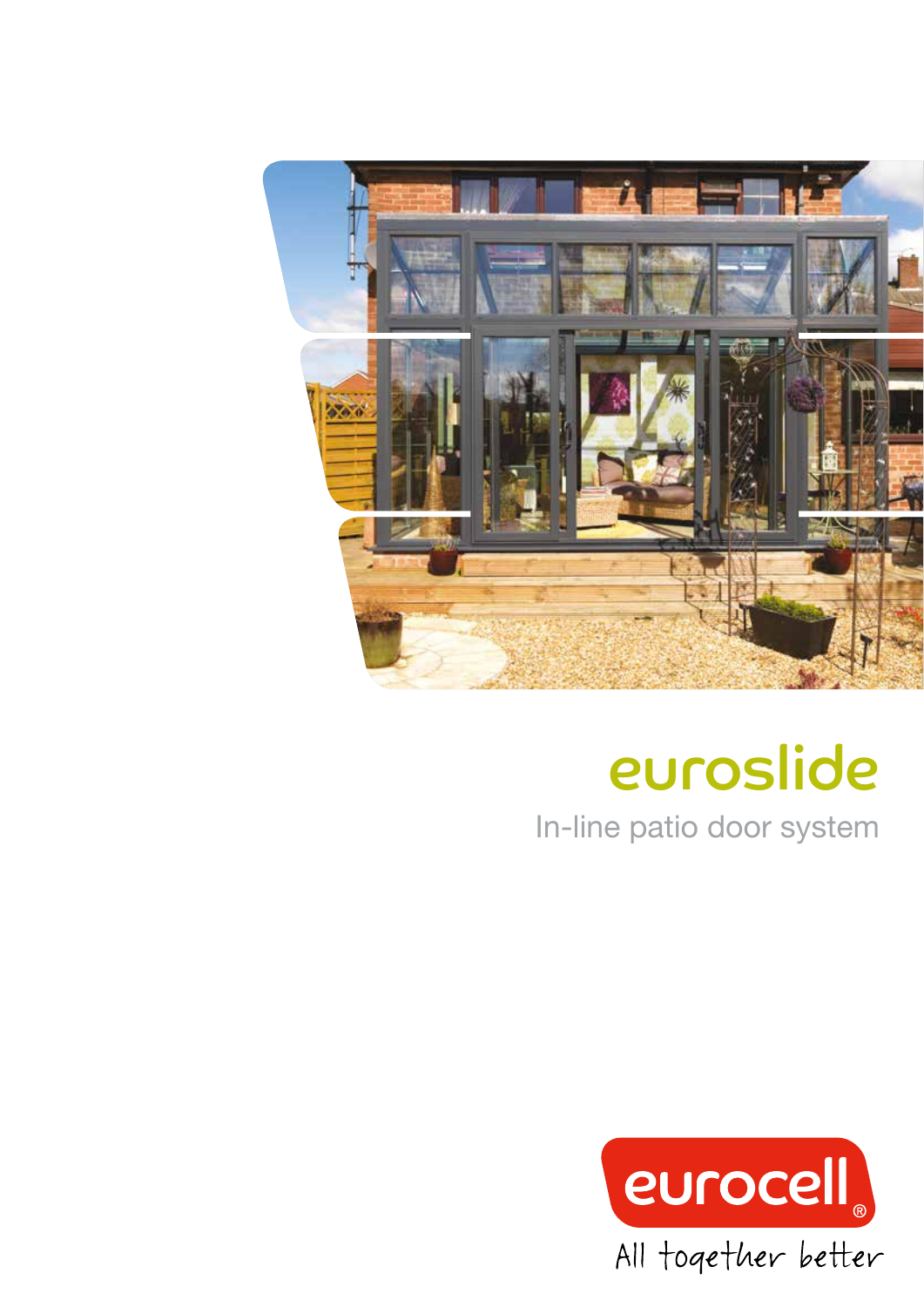## euroslide

In-line patio door system



#### Features and benefits

- 2, 3 or 4 pane options
- Ventilation can be fitted
- Anti-lift device prevents panes being lifted by intruders
- Full Eurogroove where applicable to accept most kinds of suitable hardware
- Separate chambers for improved drainage,  $\blacktriangleright$ thermal-efficiency and strength
- 28mm glazing as standard
- Fully bevelled for a slim visual profile and clean sight lines
- Can be directly butted up to the Eurocell eurologik70  $\mathbf b$
- Internally glazed for improved security
- Fusion welded joints
- Patented knock-in 45° putty-line and scotia bead ь
- Pre-gasketed sash reduces fabrication time
- Robust steel and aluminium reinforcing sections

#### Energy efficiency

Eurocell is constantly innovating to ensure that our PVC-U doors continue to meet the demands of ever-changing environmental and safety requirements – helping you to design the secure, sustainable buildings of tomorrow. The Eurocell euroslide in-line patio door system can achieve u-values from 1.8-1.2. Door Energy Ratings (DERs) can also be calculated.

At Eurocell we have BFRC-certified simulators who are fully qualified to calculate DERs and give advice on requirements for compliance. For more information, please contact our technical department.

### Accreditations

BS 6375 Part One Classification for weathertightness and guidance on selection and specification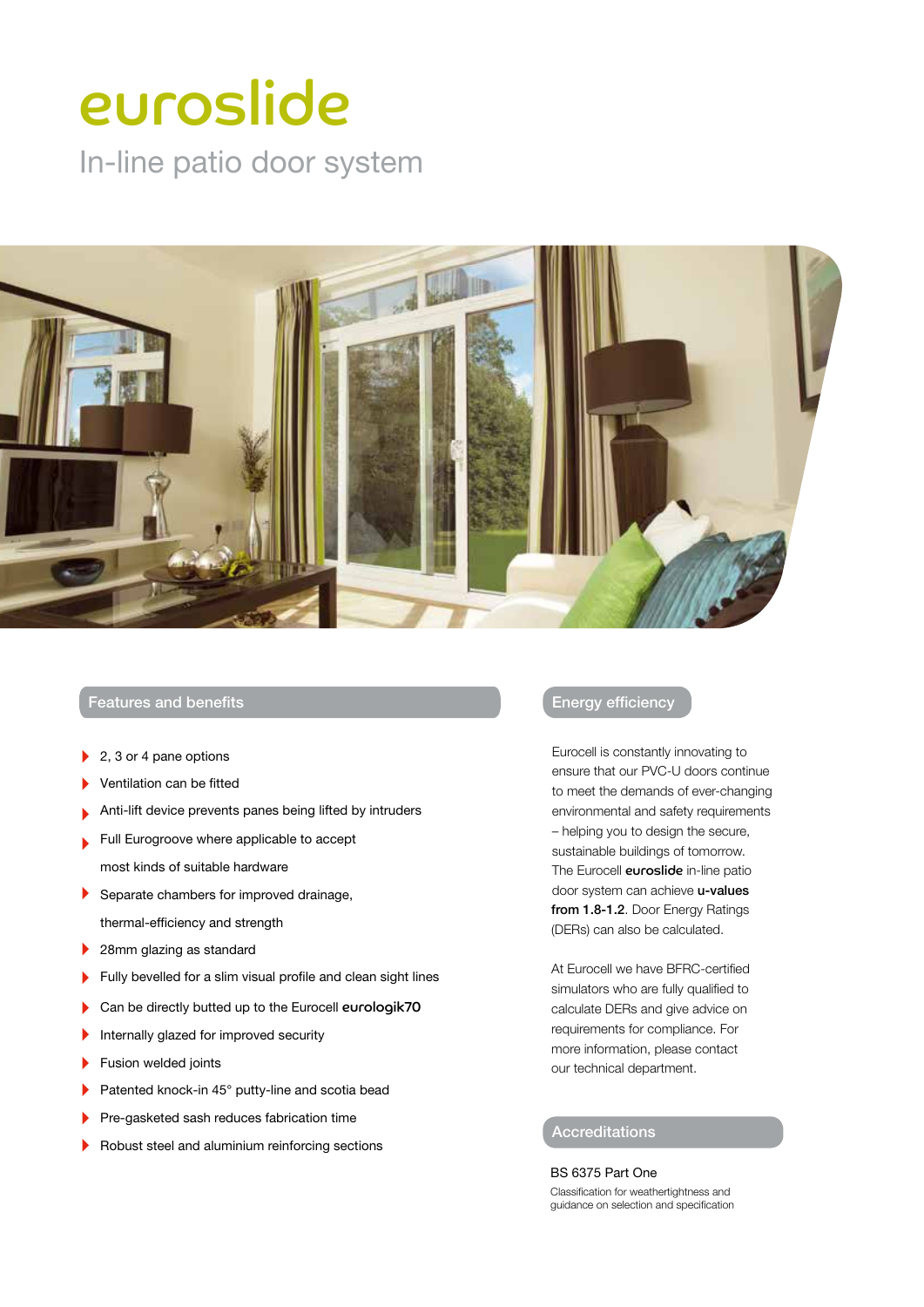